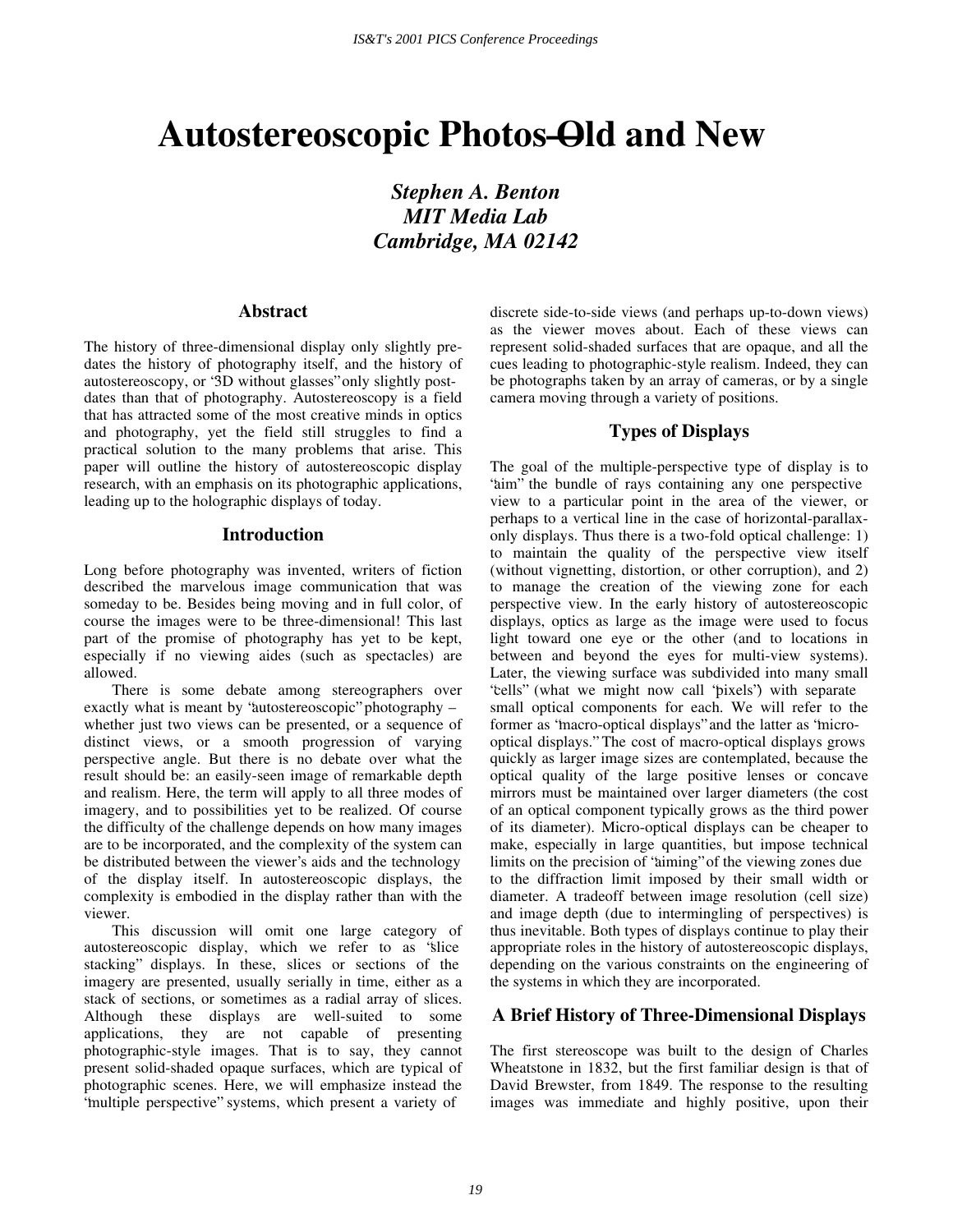public introduction in 1852 (perhaps reflecting a unconscious disappointment that photographs had been flat at the outset). The hood and slidebar type of stereoscope that survived well into the  $20<sup>th</sup>$  century was designed in the mid-'60s by Oliver Wendell Holmes and Roger Bates. An outline of the subsequent progress is reflected in a collection of papers soon to be published, edited by this author<sup>1</sup>.

The first autostereoscope was invented by Henry Swan in 1862, producing what was known (briefly) as the Swan Casket Portrait<sup>2</sup>. It relied upon the phenomenon of total internal reflection to selectively make either of two images visible to the right and left of an imaginary line focused at the viewer's distance. While generally considered an obscure (if pioneering) invention, it has been reprised in more recent years with lightweight plastic Fresnel optics as an optical toy<sup>3</sup>.

The first autostereoscope that pointed the way toward future macro-optical displays was invented by James Clerk Maxwell, of electromagnetic equations fame, in 1865. It used a modified Brewster stereoscope to act as a pair of side-by-side projectors, converged to merge images on a large lens, which formed real images of the projection lenses at the viewers location<sup>4</sup>. Subsequent developments of twin-projectors into large field lenses and mirrors can be traced back to this simple but obscure development<sup>5</sup>.

#### **Parallax Panoramagrams**

Probably the best-known autostereoscopic images of today are the 3D postcards and their ilk, commonly known as "lenticulars." The origins of these images, more properly known as parallax panoramagrams, can be found in the work on parallax stereograms by Frederick Ives<sup>6</sup>. The introduction of cylindrical plastic lenslets, or lenticules, by Hess made possible the inclusion of many more than two images, a direction explored by Clarence Kanolt<sup>7,8</sup>. In these images, each narrow lens directs light from an even narrower vertical strip behind it to a particular side-to-side viewing location. The resolution limitations of photomechanical image reproduction usually limit the number of distinct side-to-side views to less than a dozen, which limits the depth available without blurring to a centimeter or so. However, if camera-original imagery is used, or contact copies thereof, much better results can be obtained, as demonstrated by Maurice Bonnet up until the  $1980s^9$ .

The holographic analog of a narrow cylindrical lens can be produced by interference between a wave focused by a larger cylindrical lens and a wave mimicking the intended illumination. The focused wavefront can have perspective information impressed upon it by an upstream photographic transparency or LCD screen, which results in different light fluxes being sent in the various viewing directions. An array of these imagewise-modulated holographic lenses can be combined to create an overall impression of a threedimensional image of quite impressive depth, as described in the other papers in this session $10$ .

#### **Integral Photographs**

At about the same time that parallax stereograms were being developed, Gabriel Lippmann (best known for his invention of interference color photography) devised a system of photography with a grid of pinholes (replaced by an array of small spherical lenslets) spaced from a photographic layer<sup>11</sup>. It was Lippmann's hope that such a system could record and then reproduce a scene in three dimensions, offering a variation in perspective from up to down as well as side to side. Unfortunately, there were many technical difficulties in realizing Lippmann's vision, including a reversal of depth in the image. Many decades later, Roger de Montebello revisited the technique by introducing a second photo-optical stage to correct the depth reversal $^{12}$ .

The optical effect of a small spherical lens can be created holographically by interfering a wave focused through a large spherical lens, and interfering it with a collimated reference beam. If the focused wave carries different intensities in different directions, corresponding to the variation of a pixel's brightness in various directions, then the combined waves from an array of holographic lenslets can produce an autostereoscopic image, just as Lippmann imagined. This too is further described in other papers in this session $13$ .

### **Conclusions**

The history of autostereoscopic photography is rich with jewels of inventions and ideas, many of which have been lost in history. But as new optical technologies emerge, such as precision plastic optics and holography, they can take on new life if their underlying inspirations are understood and translated into contemporary terms. As the demand for high-quality autostereoscopic imaging continues to escalate, doubtless some of these updated and refined methods will find practical application, and perhaps even inspire further new inventions in the field.

## **References**

- 1. Stephen A. Benton, Ed., *Selected Papers on Three Dimensional Displays*, SPIE Milestones Volume MS 162, SPIE, Bellingham, WA, 2001 (in press).
- 2. Swan, Henry, "Improvements in Stereoscopic Apparatus," British patent No. 3249, (issued 4 December 1862).
- 3. David M. Scheiman & Elliot A. Rudell, " Stereoscopic Viewing System," U.S. Patent 4,235,515, (issued Nov. 25, 1980).
- 4. James Clerk Maxwell, "On the Cyclide," The Quarterly *Journal of Pure and Applied Mathematics*, Vol. IX, pp. 111- 126 (1868).
- 5. Helmut Weiss, " Specular Display," in H.R. Luxenberg and Rudolph L. Kuehn, Eds., *Display Systems Engineering,* McGraw-Hill Book Co., NY (1968), Ch.6: "Optics," esp. § 6.14-6.16 on " Specular Display," pp. 205-209.
- 6. Frederick E. Ives, " Parallax Stereogram and Process for Making Same," U.S. Patent 725,567, (issued April 14, 1903).